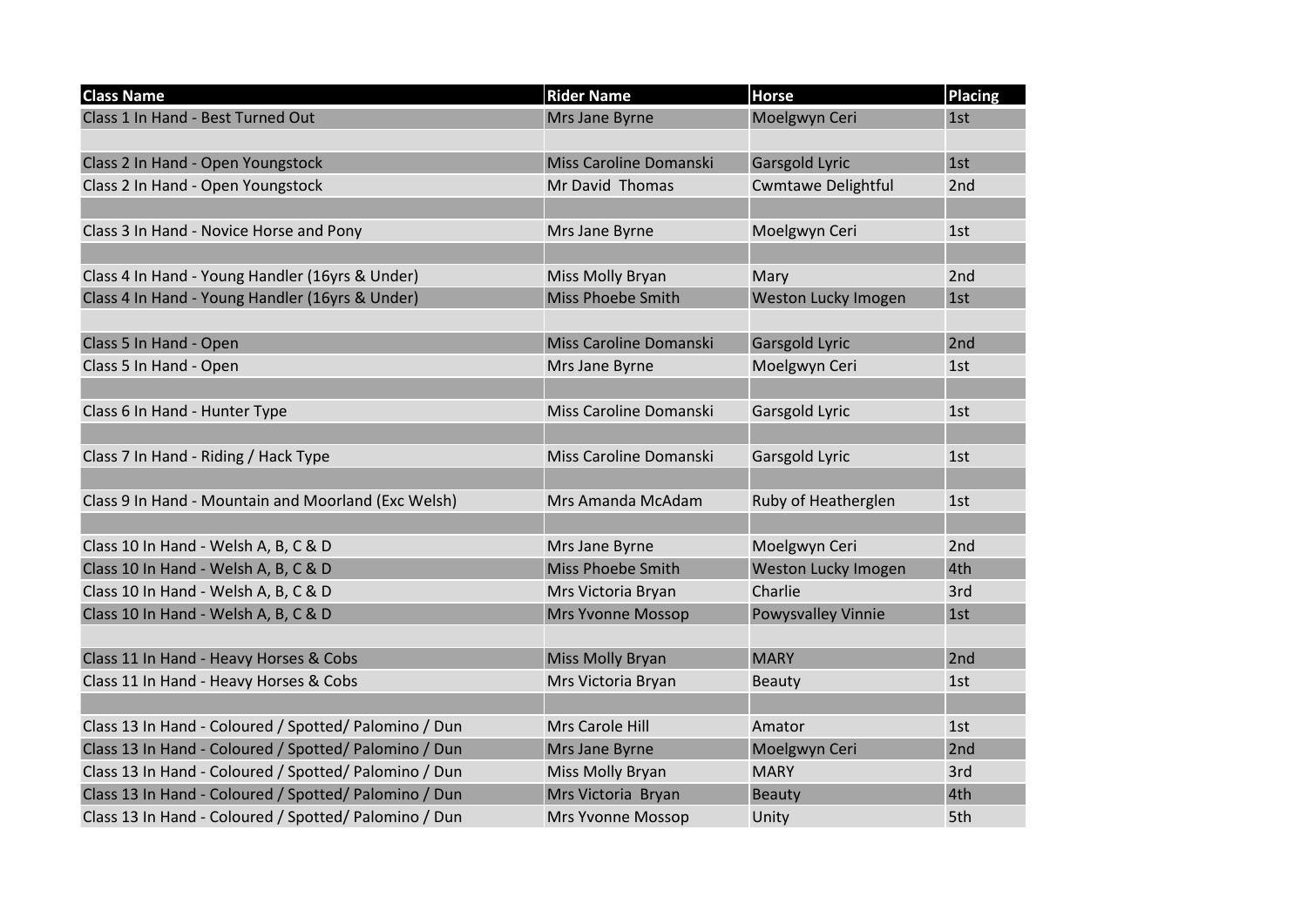| Class 15 In Hand - Veteran (15 years & Over) | Mrs Carole Hill     | Amator  | 1st |
|----------------------------------------------|---------------------|---------|-----|
| Class 15 In Hand - Veteran (15 years & Over) | Miss Isobelle Fagan | Zack    | 2nd |
| Class 15 In Hand - Veteran (15 years & Over) | Mrs Victoria Bryan  | Charlie | 3rd |
| Class 15 In Hand - Veteran (15 years & Over) | Mrs Victoria Bryan  | Lily    | 4th |

| <b>Inhand Champion</b>         | <b>Mrs Yvonne Mossop</b> | <b>Powysvalley Vinnie</b> |
|--------------------------------|--------------------------|---------------------------|
| <b>Inhand Reserve Champion</b> | <b>Mrs Jane Byrne</b>    | Moelgwyn Ceri             |

| <b>Class Name</b>                                    | <b>Rider Name</b>           | Horse                                     | <b>Comments Placing</b> |
|------------------------------------------------------|-----------------------------|-------------------------------------------|-------------------------|
| Class 17 Ridden - Lead Rein / First Ridden           | Miss Phoebe Smith           | Weston Lucky Imogen                       | Lovely little 1st       |
| Class 19 Ridden - Novice Horse and Pony              | Mrs Victoria Bryan          | Mary                                      | Well done! 1st          |
| Class 20 Ridden - Open                               | Mrs Dawn James              | <b>Texas Gold</b>                         | Very well p 1st         |
| Class 21 Ridden - Hunter Type                        | Mrs Dawn James              | <b>Texas Gold</b>                         | 1st                     |
| Class 24 Ridden - Mountain and Moorland (Exc Welsh)  | Miss Isobelle Fagan         | Shilstone Rocks Merry Danc Lovley squalst |                         |
| Class 25 Ridden - Welsh A, B, C & D                  | Miss Phoebe Smith           | Weston Lucky Imogen                       | 1st                     |
| Class 28 Ridden - Coloured / Spotted/ Palomino / Dun | Miss Natalie Bampton Vinnie |                                           | Lovely look 1st         |
| Class 30 Ridden - Veteran (15 years & Over)          | Miss Natalie Bampton        | Vinnie                                    | 1st                     |

**Ridden Champion Miss Isobelle Fagan Shilstone Rocks Merry Dance Ridden Reserve Champion Mrs Dawn James Texas Gold**

**Class Name Rider Name Rider Name Horse Horse Comments Placing** Class 31 Novelty - Glorious Greys Mrs Sue Page Charlie Charlie Well done! 1st Class 33 Novely - Prettiest Mare Mate Mate Mate Mrs Jane Byrne Moelgwyn Ceri 1999 | Moelgwyn Ceri | 2nd